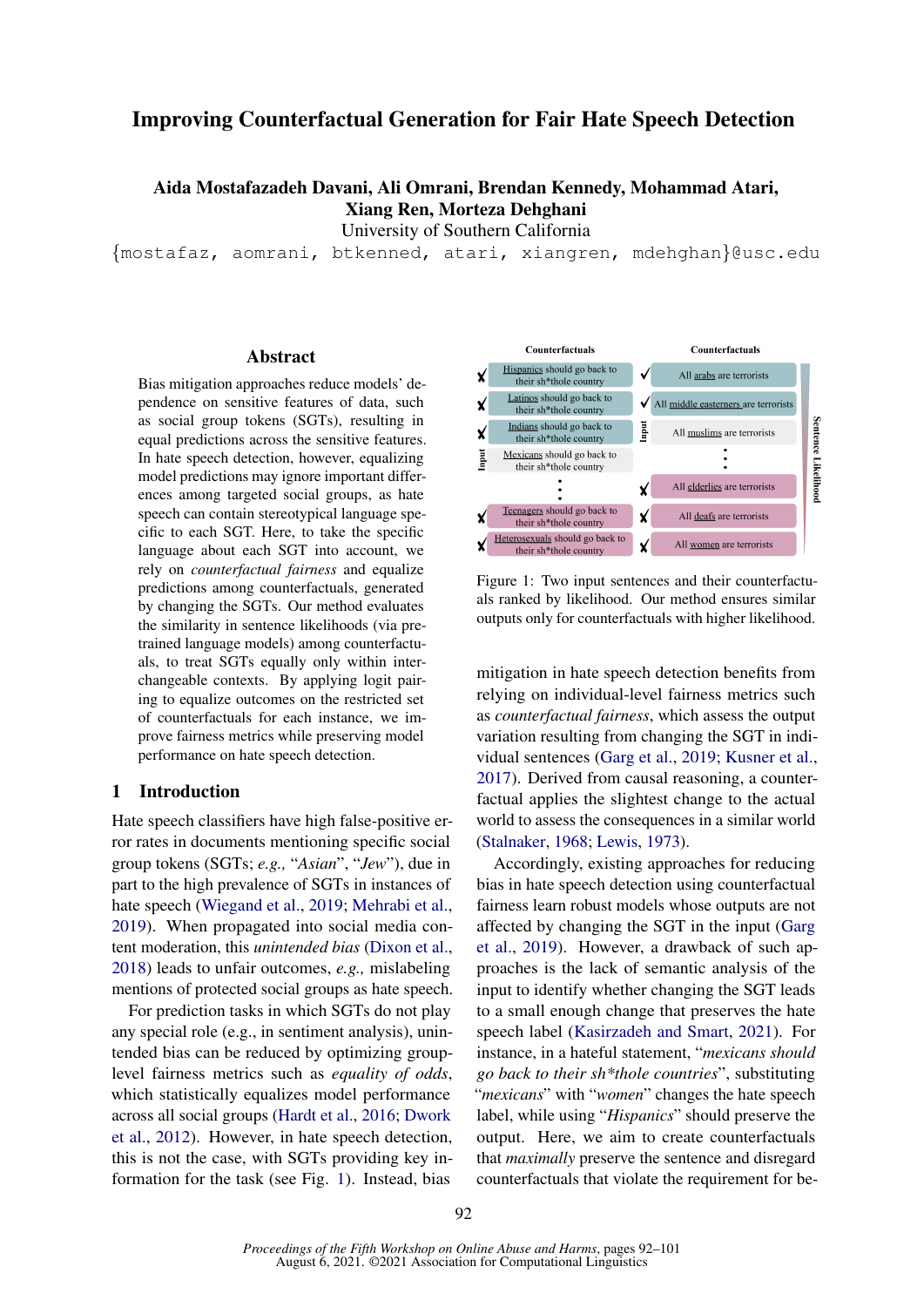ing the "*closest possible world*" (Fig. [1\)](#page-0-0).

To this end, we develop a counterfactual generation method which filters candidate counterfactuals based on their difference in likelihood from the actual sentence, estimated by a pre-trained language model with known stereotypical correlations [\(Sheng et al.,](#page-5-7) [2019\)](#page-5-7). Intuitively, our method provides outputs that are robust with regard to the context and are not causally dependent on the presence of specific SGTs. This use of sentence likelihood is inspired by [Nadeem et al.](#page-5-8) [\(2020\)](#page-5-8) as it captures the similarity of an SGT and its surrounding words to prevent unlikely SGT substitutions. As a result, only counterfactuals with equal or higher likelihoods compared with the original ("closest possible worlds") are used during training. To enforce robust outputs for similar counterfactuals, we apply logit pairing [\(Kannan et al.,](#page-5-9) [2018\)](#page-5-9) on outputs for sentence-counterfactual pairs, adding their average differences to the classification loss. Our method (1) effectively identifies semantically similar counterfactuals and (2) improves fairness metrics while preserving classification performance, compared with other strategies for generating counterfactuals.

## 2 Related Work

Unintended bias in classification is defined as differing model performance on subsets of datasets that contain particular SGTs [\(Dixon et al.,](#page-4-0) [2018;](#page-4-0) [Mehrabi et al.,](#page-5-1) [2019\)](#page-5-1). To mitigate this bias, data augmentation approaches are proposed to create balanced labels for each SGT or to prevent biases from propagating to the learned model [\(Dixon et al.,](#page-4-0) [2018;](#page-4-0) [Zhao et al.,](#page-5-10) [2018;](#page-5-10) [Park et al.,](#page-5-11) [2018\)](#page-5-11). Other approaches apply regularization of post-hoc token importance [\(Kennedy et al.,](#page-5-12) [2020b\)](#page-5-12), or adversarial learning for generating fair representations [\(Madras](#page-5-13) [et al.,](#page-5-13) [2018;](#page-5-13) [Zhang et al.,](#page-5-14) [2018\)](#page-5-14) to minimize the importance of protected features.

By altering sensitive features of the input and assessing the changes in the model prediction, counterfactual fairness [\(Kusner et al.,](#page-5-3) [2017\)](#page-5-3) seeks causal associations between sensitive features and other data attributes and outputs. Similarly, counterfactual token fairness applies counterfactual fairness to tokens in textual data [\(Garg et al.,](#page-4-2) [2019\)](#page-4-2).

Counterfactual fairness presupposes that the counterfactuals are close to the original world. However, previous work has yet to quantify this similarity in textual data. Key to our proposed framework is evaluating the semantic similarity between the original and the synthetically generated

instances to only consider counterfactuals that convey similar sentiment. Consequently, our method prevents synthetic counterfactuals unlikely to exist in real-world samples which (1) decrease classification accuracy by adding noise into the training process and (2) misdirect fairness evaluation by introducing unexpected criteria.

## 3 Method

We propose a method for improving individual fairness in hate speech detection by considering the interchangeable role of SGTs in each specific context. Given instance  $x \in X$ , and a set of SGTs S, we seek to equalize outputs of a classifier  $f$  for  $x$ and its counterfactuals  $x_{cf}$  generated by substituting the SGT mentioned in  $x$ .

First, we provide the definition of *counterfactual token fairness* (CTF), which can be evaluated for a model over a dataset of sentences and their counterfactuals (Sec. [3.1\)](#page-1-0). Next, we specify how *counterfactual logit pairing* (CLP) regularizes CTF in a classification task (Sec. [3.2\)](#page-1-1). Lastly, we introduce our counterfactual generation method for Assessing Counterfactual Likelihoods (ACL, Sec. [3.3\)](#page-2-0), which is driven by linguistic analysis of stereotype language in sentences.

#### <span id="page-1-0"></span>3.1 Counterfactual Token Fairness (CTF)

Given instance  $x \in X$ , and a set of counterfactuals  $x_{cf}$ , generated by perturbing mentioned SGTs, the CTF for a classifier  $f = \sigma(g(x))$  is:

$$
CTF(X, f) = \sum_{x \in X} \sum_{x' \in x_{cf}} |g(x) - g(x')|
$$

where  $g(x)$  returns the logits for x [\(Garg et al.,](#page-4-2) [2019\)](#page-4-2). Lower CTF indicates similar (i.e., fairer) outputs for sentences and their counterfactuals.

## <span id="page-1-1"></span>3.2 Counterfactual Logit Pairing (CLP)

To reduce CTF while training a hate speech classifier, we apply counterfactual logit pairing (CLP) [\(Kannan et al.,](#page-5-9) [2018\)](#page-5-9) to all instances and their counterfactuals. CLP penalizes prediction divergence among inputs and their counterfactuals by adding the average absolute difference in logits of the inputs and their counterfactuals to the training loss:

$$
\sum_{x \in X} \ell_c(f(x), y) + \lambda \sum_{x \in X} \sum_{x' \in x_{cf}} |g(x) - g(x')|
$$

where  $\ell_c$  calculates the classification loss for an output  $f(x)$  and its correct label y and  $\lambda$  tunes the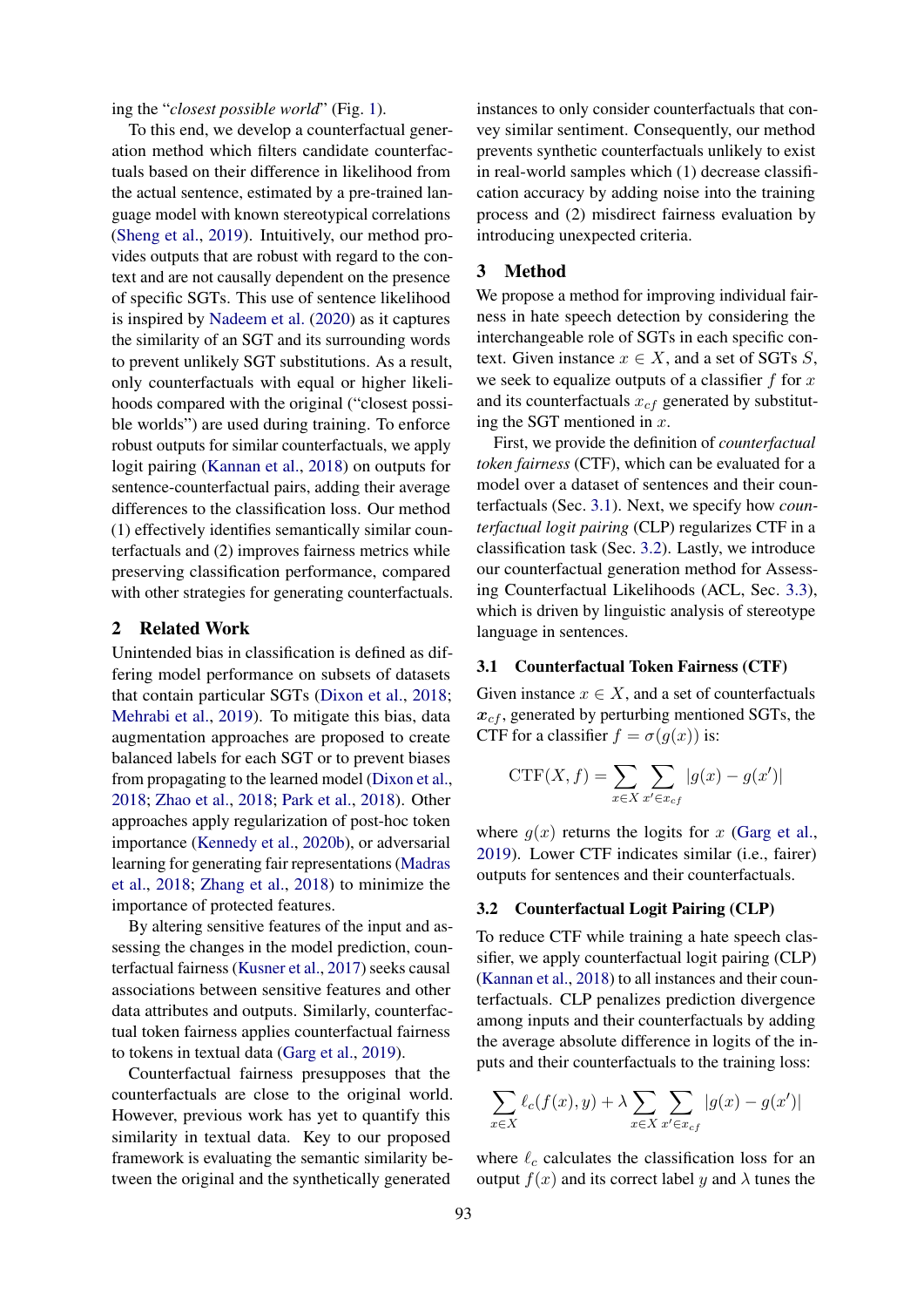<span id="page-2-1"></span>

| <b>Stereotypical Sentences (from Gab)</b>                                                                                                                                               |  |  |  |  |
|-----------------------------------------------------------------------------------------------------------------------------------------------------------------------------------------|--|--|--|--|
| <b>Communists</b> and dictators are desperate to get rid of god. His<br>blessing overcomes the fearful evils of this fallen world.                                                      |  |  |  |  |
| Dumb ass n <sup>****</sup> don't realize you actually have to work your<br>ass off on a farm. It doesn't just magically happen now that<br>they've stolen the land from <b>Whites</b> . |  |  |  |  |
| Israel and the Islamist conspiracy to deny <b>Jews</b> their land.                                                                                                                      |  |  |  |  |
| <b>Women</b> . lie. about. rape.                                                                                                                                                        |  |  |  |  |

Table 1: Sample stereotypical sentences from Gab, for which changing the SGT (bolded) decreases the likelihood.

influence of the counterfactual fairness loss, the impact of which is discussed in the Appendix.

## <span id="page-2-0"></span>3.3 Counterfactual Generation

Rather than simplifying the model training by restricting CLP loss to all counterfactuals created by perturbing the SGTs in non-hate sentences [\(Garg](#page-4-2) [et al.,](#page-4-2) [2019\)](#page-4-2), we identify similar counterfactuals based on likelihood analysis of each sentence. Our aim is to generate counterfactuals that preserve the likelihood of the original sentence.

In stereotypical sentences that target specific social groups, expecting equal outputs when changing the SGT leads to ignoring how specific vulnerable groups are targeted in text [\(Haas,](#page-5-15) [2012\)](#page-5-15). Quantifying the change in a sentence as a result of perturbing SGTs has already been studied for detecting stereotypical language [\(Nadeem et al.,](#page-5-8) [2020\)](#page-5-8); similarly to [Nadeem et al.,](#page-5-8) we apply a generative language model (GPT2; [Radford et al.,](#page-5-16) [2019\)](#page-5-16) to evaluate the change in sentence likelihood caused by substituting an SGT — e.g., we expect the language model to predict decrease in likelihood for a sentence about terrorism when it is paired with "*Muslim*" or "*Arab*" versus other SGTs.

Since GPT-2 uses the left context to predict the next word, for each word  $x_i$  in the sentence, the likelihood of  $x_i$ ,  $P(x_i|x_0 \dots x_{i-1})$ , is approximated by the softmax of  $x_i$  with respect to the vocabulary. Therefore, the log-likelihood of a sentence  $x_0, x_1, \ldots x_{n-1}$  is computed with:  $\lg P(x) = \sum_{i}^{n} \lg P(x_i | x_0, \ldots, x_{i-1})$ 

We identify correct counterfactuals by comparing their log-likelihood to that of the original sentence and create the set of all correct counterfactuals  $x_{cf}$  by including counterfactuals with equal or higher likelihood compared with  $x$ :

$$
x_{cf} = \{x'|x' \in \text{substitute}(x, S), P(x) \le P(x')\}
$$

in which substitute $(x, S)$  creates the set of all perturbed instance by substituting the SGT in  $x$ , with

<span id="page-2-2"></span>

|    |     | Rank # Items # Choices Accuracy(mean) Agreement |       |
|----|-----|-------------------------------------------------|-------|
|    | 500 | 74.88%                                          | 58.43 |
| >1 | 250 | 63.07%                                          | 70.81 |

Table 2: Annotators' averaged accuracy and agreement [\(Fleiss,](#page-4-3) [1971\)](#page-4-3) on sentences with different likelihood rankings.

another SGT from the list of all SGTs S, which in this paper is a list of 77 SGTs (see Appendix), compiled from [Dixon et al.](#page-4-0) [\(2018\)](#page-4-0) and extended using WordNet synsets [\(Fellbaum,](#page-4-4) [2012\)](#page-4-4).

## 4 Experiments

Here, we apply our method for generating counterfactuals (Sec. [3.3\)](#page-2-0) to a large corpus to explore the method's ability to identify similar counterfactuals. Then, we apply CLP (Sec. [3.2\)](#page-1-1) with different strategies for counterfactual generation and compare them to our approach, introduced in Sec. [3.3.](#page-2-0)

#### <span id="page-2-3"></span>4.1 Evaluation of Generated Counterfactuals

Data. We randomly sampled 15 million posts from a corpus of social media posts from Gab [\(Gaffney,](#page-4-5) [2018\)](#page-4-5), and selected all English posts that mention one SGT ( $N \approx 2M$ ). The log-likelihood of each post and its candidate counterfactuals were computed. The primary outcome was the original instance's *rank* in log-likelihood amongst its counterfactuals. Higher rank for a mentioned SGT indicates the stereotypical content of the sentence.

We conducted two qualitative analyses with human annotators to evaluate the generated counterfactuals. First, we selected sentences in which the highest ranks were assigned to the original SGTs and asked annotators to predict the mentioned SGT in a fill-in-the-blank test. If our method correctly ranks SGTs based on the context, we expect annotators to predict the original SGTs in such sentences. Then, we randomly selected a set of sentences and evaluated our method on finding the preferable counterfactual among a pair of candidates by comparing the choices to those of the annotators'.

Human annotators were from the authors of the paper, with backgrounds in computer science and social science. All annotators had previous experience with annotating hate speech content. However, they did not have any experience with the exact sentences in the evaluated dataset, given that the sentences were randomly selected from a dataset of 1.8M posts, collected by other researchers cited in the paper.

We preferred expert annotators over novice coders in this specific case, because previous stud-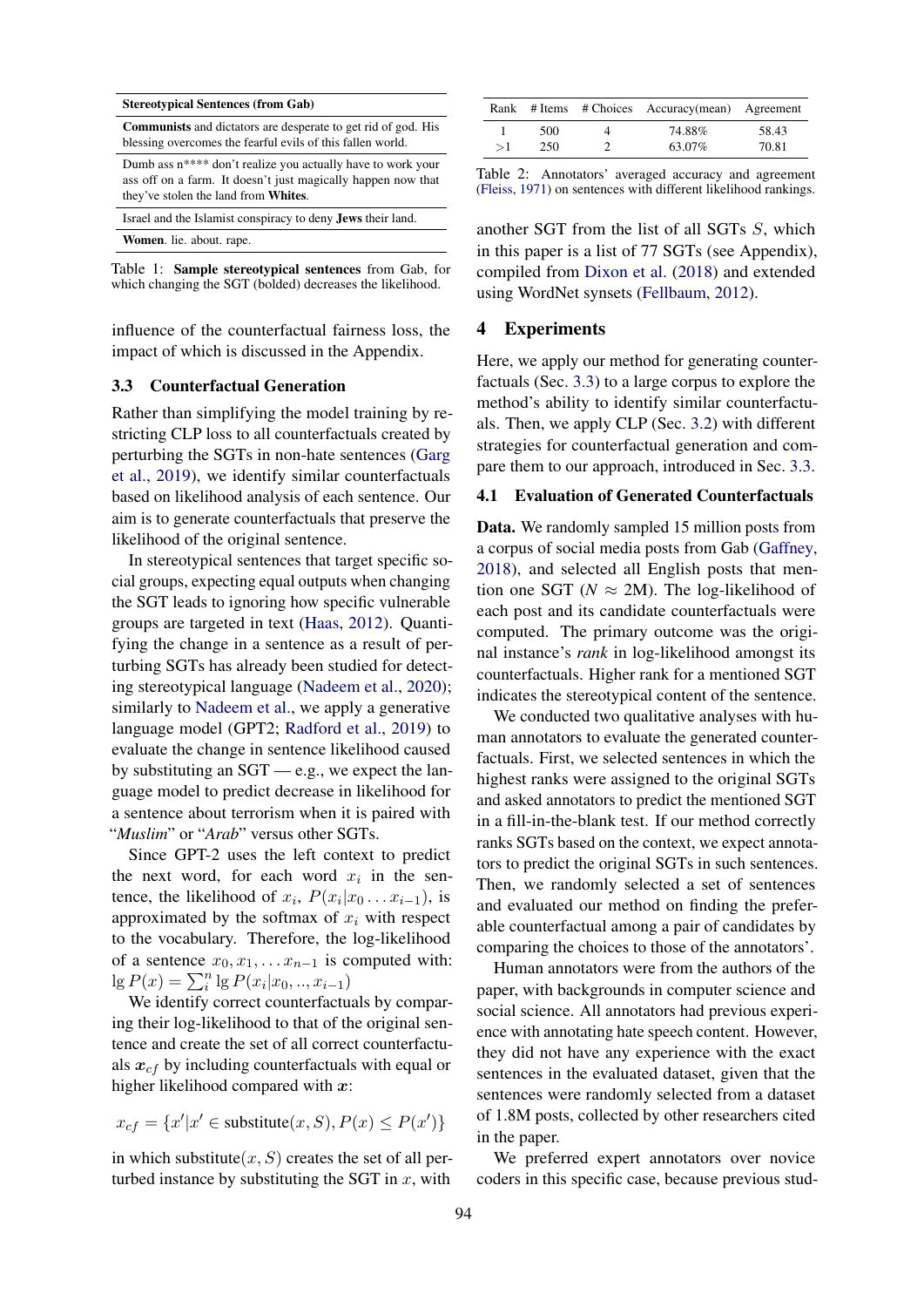<span id="page-3-1"></span>

|                 | GHC            |                  |                  |                   | <b>Storm</b>     |                  |                  |                  |                  |                   |                  |                  |
|-----------------|----------------|------------------|------------------|-------------------|------------------|------------------|------------------|------------------|------------------|-------------------|------------------|------------------|
|                 | Hate           | <b>EOO</b>       |                  | <b>CTF</b>        |                  | Hate             | <b>EOO</b>       |                  | <b>CTF</b>       |                   |                  |                  |
|                 | $F1(\uparrow)$ | $TP(\downarrow)$ | $TN(\downarrow)$ | $FPR(\downarrow)$ | $DC(\downarrow)$ | $SC(\downarrow)$ | $F1(\uparrow)$   | $TP(\downarrow)$ | $TN(\downarrow)$ | $FPR(\downarrow)$ | $DC(\downarrow)$ | $SC(\downarrow)$ |
| <b>BERT</b>     | $73.30 \pm .2$ | 38.3             | 23.0             | 6.6               | 2.22             | 1.99             | $78.52 \pm .2$   | 40.8             | 25.3             | 11.5              | 0.96             | 1.16             |
| <b>MASK</b>     | $71.24 \pm .2$ | 39.0             | 20.3             | 2.5               | 1.78             | 1.99             | $70.91 \pm .2$   | 43.4             | 25.9             | 8.3               | 0.96             | 1.16             |
| $CLP+SG$        | $62.10 \pm .2$ | 38.4             | 23.2             | 0.2               | 0.97             | 2.24             | $80.31 \pm .2$   | 41.8             | 25.4             | 9.8               | 0.71             | 1.06             |
| <b>CLP+Rand</b> | $66.45 \pm .2$ | 41.3             | 20.4             | 2.7               | 0.98             | 1.24             | $80.62 \pm .2$   | 43.7             | 25.8             | 1.6               | 0.83             | 0.99             |
| $CLP+GV$        | $68.50 \pm .2$ | 38.3             | 23.0             | 3.1               | 1.01             | 1.25             | $79.28 \pm .2$   | 40.7             | 30.6             | 3.4               | 0.76             | 0.93             |
| <b>CLP+NEG</b>  | $70.02 \pm .2$ | 39.6             | 20.1             | 7.7               | 0.76             | 1.98             | $77.62 {\pm} .2$ | 42.5             | 26.2             | 5.0               | 0.56             | 0.98             |
| <b>CLP+ACL</b>  | $73.31 \pm .2$ | 37.5             | 20.5             | 2.4               | 0.75             | 0.87             | 81.99 $\pm .2$   | 42.8             | 23.1             | 2.0               | 0.42             | 0.53             |

Table 3: Results on GHC and Storm. Baseline BERT model, and fine-tuned BERT masking SGTs, and five counterfactual logit pairing models (CLP) with counterfactual generation based on similar social groups (CLP+SG), random word substitution (CLP+Rand), GloVe similarity (CLP+GL), baseline approach (CLP+NEG; [Garg et al.,](#page-4-2) [2019\)](#page-4-2), and our approach for Assessing Counterfactual Likelihoods (CLP+ACL), trained in 5-fold cross validation and tested on 20% of the datasets. Group-level fairness (true positive, true negative and false positive ratio) and counterfactual fairness are evaluated.

ies have indicated expert coder higher performance in hate speech annotation [\(Waseem,](#page-5-17) [2016\)](#page-5-17). Moreover, annotators' cognitive biases and perceived stereotypes can greatly impact their judgments in detecting hate speech [\(Sap et al.,](#page-5-18) [2019\)](#page-5-18). Therefore, we preferred to have expert annotators with a shared understanding of the definition of stereotypes and hate speech, who are consequently less subjective in their judgments.

Results. In 2.9% of sentences the original SGT achieves the highest ranking. In 86.03% of the posts where the original SGT is ranked second, the top-ranked SGT is from the same *social category* (e.g., both SGTs referred to race or gender). We randomly selected 500 original posts with highest likelihood among their counterfactuals (Table [1](#page-2-1) shows such samples) to qualitatively assess their stereotypicality in a fill-in-the-blank style test with human subjects. Three annotators, on average, identified the correct SGT from 4 random choices for 74.88% of posts. In a second evaluation, given sentences and two counterfactuals, annotators were asked to identify which SGT substitution preserves the hate speech and likelihood of the sentence. On average, annotators agreed with the model's choice in 63.07% of the test items. Table [2](#page-2-2) demonstrates accuracy and agreement scores of annotators.

#### <span id="page-3-2"></span>4.2 Fair Hate Speech Detection

We apply our counterfactuals generation method to hate speech detection, and equalize model outputs for sentences and their similar counterfactuals.

Compared Methods. We fine-tined BERT [\(De](#page-4-6)[vlin et al.,](#page-4-6) [2019\)](#page-4-6) classifiers with CLP loss, using five approaches for generating counterfactuals: 1) CLP+ACL applies our approach for Assessing Counterfactual Likelihoods (Sec. [3.3\)](#page-2-0), 2)

CLP+NEG considers all counterfactuals for negative instances [\(Garg et al.,](#page-4-2) [2019\)](#page-4-2), 3) CLP+SG substitutes SGTs from the same social categories (inspired by Sec. [4.1\)](#page-2-3), e.g., it replaces a racial group with other racial groups, 4) **CLP+Rand** substituting SGTs with random words, and 5) CLP+GV substitutes SGTs with ten most similar SGTs based on their GloVe word embeddings [\(Pennington et al.,](#page-5-19) [2014\)](#page-5-19). As baseline models we consider a vanilla fine-tuned BERT (BERT), and a fine-tuned BERT model that masks the SGTs (MASK)<sup>[1](#page-3-0)</sup>.

Data. We trained models on the Gab Hate Corpus (GHC; [Kennedy et al.,](#page-5-20) [2020a\)](#page-5-20) and Stormfront dataset (Storm; [de Gibert et al.,](#page-4-7) [2018\)](#page-4-7), including approximately 27k and 11k social media posts respectively. Both datasets are annotated based on typologies that define hate speech as targeting individuals or groups based on their group associations.

Evaluation Metrics. We compute CTF on two datasets of counterfactuals. (1) Similar Counterfactuals (SC; collected from [Dixon et al.](#page-4-0) [\(2018\)](#page-4-0)) includes synthetic, non-stereotypical instances based on templates (e.g., <You are a ADJ SGT>). In such instances, the sentence is not explicit to the SGT, and the model prediction should solely depend on the ADJs so smaller values of CTF are indicative of a fairer models. (2) Dissimilar Counterfactuals (DC; from [Nadeem et al.](#page-5-8) [\(2020\)](#page-5-8)) includes stereotypical sentences and their counterfactuals generated by perturbing SGTs. Since instances are stereotypical, we expect all counterfactuals to be ignored by a fair model and lower CTF scores.

We also report group fairness metrics (equality of odds). The standard deviation of true positive (TP) and true negative (TN) rates across SGTs are

<span id="page-3-0"></span><sup>&</sup>lt;sup>1</sup> Implementation details are provided in the Appendix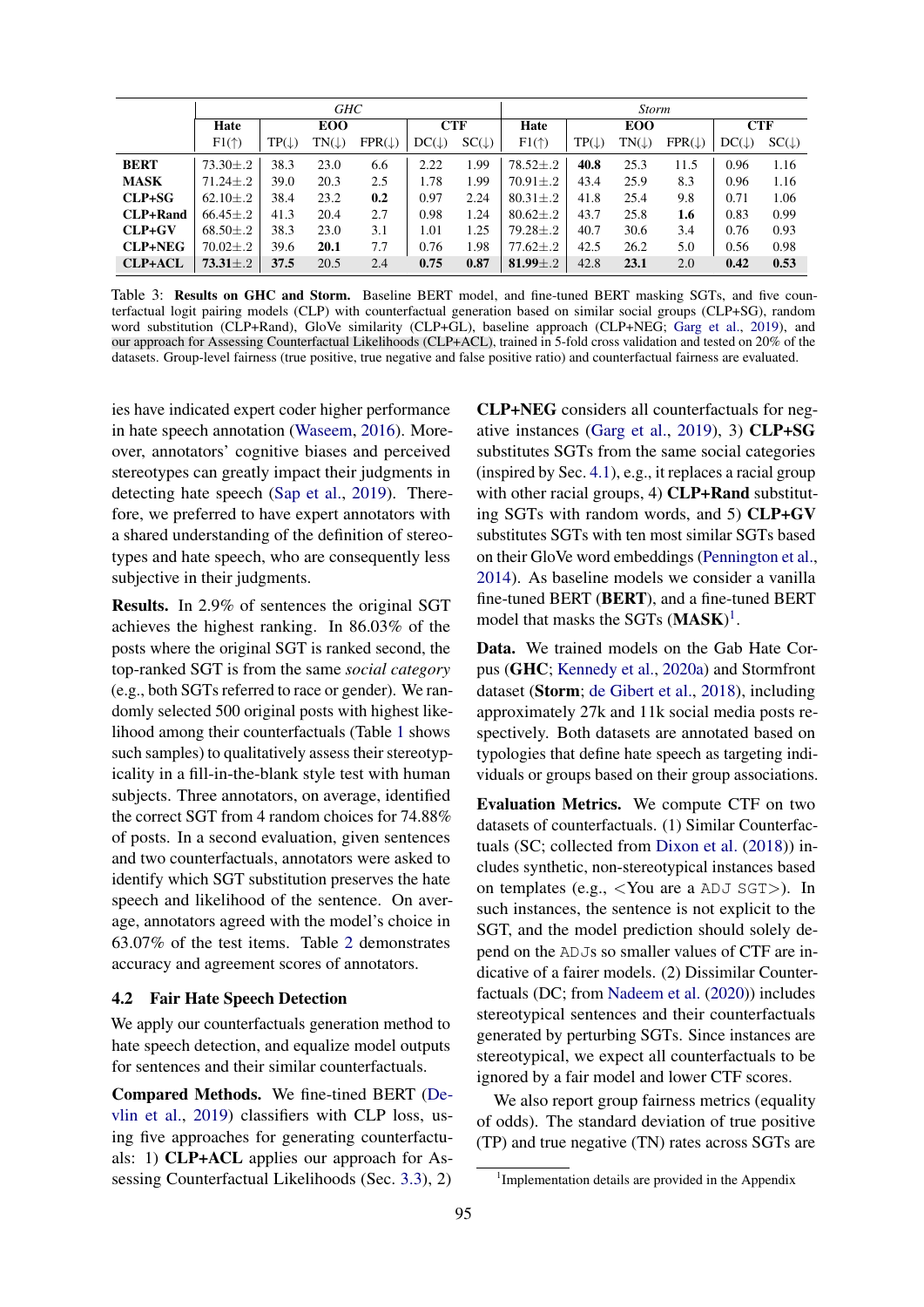reported for a preserved test set (20% of the dataset) and instances generated by perturbing the SGTs. The standard deviation of false positive ratio (FPR) for different SGTs are also reported for a dataset of non-hateful New York Times sentences. Lower standard deviations indicate higher group fairness.

Results. Table [3](#page-3-1) shows the results of these experiments on GHC and Storm. Evidently, our model (highlighted in Table [3\)](#page-3-1) for generating counterfactuals enhances CTF while improving or preserving classification performance and group fairness (TP, TN, and FPR) on both datasets. The increase in classification performance demonstrates our method's capability in filtering noisy synthetic samples. These results call for further explorations of when fair models should treat SGTs equally. Rather than expecting equal results over all instances, fair predictions should be based on contextual information embedded in the sentences.

## 5 Conclusion

Our method treats social groups equally only within interchangeable contexts by applying logit pairing on a restricted set of counterfactuals. We demonstrated that biased pre-trained language models could enhance counterfactual fairness by identifying stereotypical sentences. Our method improved counterfactual token fairness and classification accuracy by filtering unlikely counterfactuals. Future work may explore semantic-based techniques for creating counterfactuals in domains other than hate speech detection, e.g., crime prediction, to better contextualize definitions of social group equality.

#### Broader Impact Statement

Our paper investigates bias mitigation in hate speech detection. This task is of great sensitivity because of the impact of online hate speech on minority social groups. While most discussions in the field of Ethics of AI focus on equalizing biases against different social groups from pre-trained language models, we make use of this bias to identify stereotypical or conspiratorial hate speech in social media and to ensure that hate speech detection models learn these linguistic association of stereotypes for protecting social groups from rhetoric that is explicitly targeting them.

## Acknowledgments

This research was sponsored in part by NSF CA-REER BCS-1846531 to Morteza Dehghani.

## References

- <span id="page-4-8"></span>Martín Abadi, Paul Barham, Jianmin Chen, Zhifeng Chen, Andy Davis, Jeffrey Dean, Matthieu Devin, Sanjay Ghemawat, Geoffrey Irving, Michael Isard, et al. 2016. Tensorflow: A system for large-scale machine learning. In *12th* {*USENIX*} *symposium on operating systems design and implementation (*{*OSDI*} *16)*, pages 265–283.
- <span id="page-4-9"></span>Amy J. C. Cuddy, Susan T Fiske, Virginia SY Kwan, Peter Glick, Stephanie Demoulin, Jacques-Philippe Leyens, Michael Harris Bond, Jean-Claude Croizet, Naomi Ellemers, Ed Sleebos, et al. 2009. Stereotype content model across cultures: Towards universal similarities and some differences. *British Journal of Social Psychology*, 48(1):1–33.
- <span id="page-4-6"></span>J. Devlin, Ming-Wei Chang, Kenton Lee, and Kristina Toutanova. 2019. Bert: Pre-training of deep bidirectional transformers for language understanding. In *NAACL-HLT*.
- <span id="page-4-0"></span>Lucas Dixon, John Li, Jeffrey Sorensen, Nithum Thain, and Lucy Vasserman. 2018. Measuring and mitigating unintended bias in text classification. In *Proceedings of the 2018 AAAI/ACM Conference on AI, Ethics, and Society*, pages 67–73.
- <span id="page-4-1"></span>Cynthia Dwork, Moritz Hardt, Toniann Pitassi, Omer Reingold, and Richard Zemel. 2012. Fairness through awareness. In *Proceedings of the 3rd innovations in theoretical computer science conference*, pages 214–226.
- <span id="page-4-4"></span>Christiane Fellbaum. 2012. Wordnet. *The encyclopedia of applied linguistics*.
- <span id="page-4-3"></span>Joseph L Fleiss. 1971. Measuring nominal scale agreement among many raters. *Psychological bulletin*, 76(5):378.
- <span id="page-4-5"></span>Gavin Gaffney. 2018. Pushshift gab corpus. [https:](https://files.pushshift.io/gab/) [//files.pushshift.io/gab/](https://files.pushshift.io/gab/). Accessed: 2019- 5-23.
- <span id="page-4-2"></span>Sahaj Garg, Vincent Perot, Nicole Limtiaco, Ankur Taly, Ed H Chi, and Alex Beutel. 2019. Counterfactual fairness in text classification through robustness. In *Proceedings of the 2019 AAAI/ACM Conference on AI, Ethics, and Society*, pages 219–226. ACM.
- <span id="page-4-7"></span>Ona de Gibert, Naiara Perez, Aitor García-Pablos, and Montse Cuadros. 2018. Hate speech dataset from a white supremacy forum. *arXiv preprint arXiv:1809.04444*.
- <span id="page-4-11"></span>Anthony G Greenwald and Mahzarin R Banaji. 1995. Implicit social cognition: attitudes, self-esteem, and stereotypes. *Psychological review*, 102(1):4.
- <span id="page-4-10"></span>Rainer Greifeneder, Herbert Bless, and Klaus Fiedler. 2017. *Social cognition: How individuals construct social reality*. Psychology Press.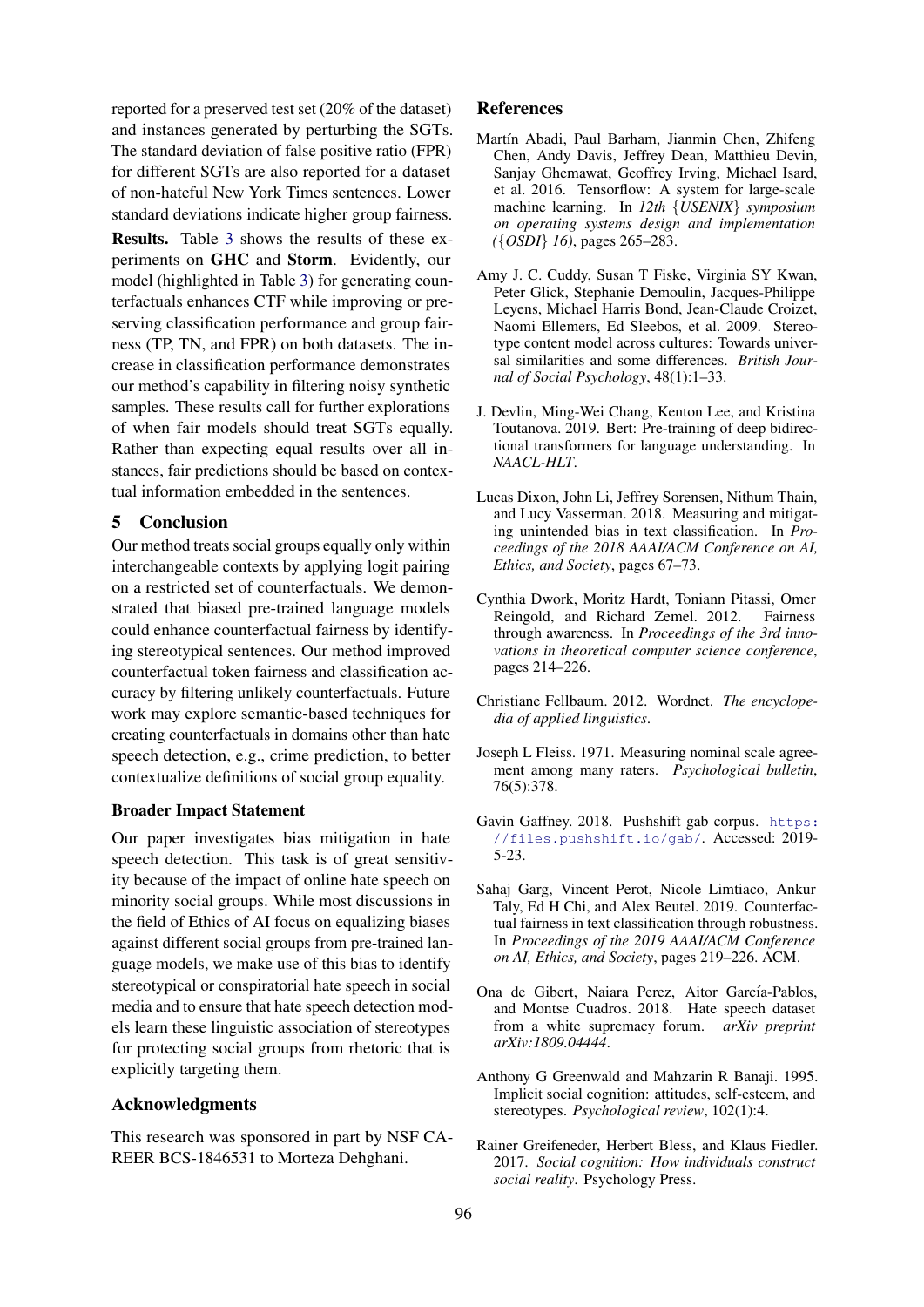- <span id="page-5-15"></span>John Haas. 2012. Hate speech and stereotypic talk. *The handbook of intergroup communication*, pages 128–140.
- <span id="page-5-2"></span>Moritz Hardt, Eric Price, Nati Srebro, et al. 2016. Equality of opportunity in supervised learning. In *Advances in neural information processing systems*, pages 3315–3323.
- <span id="page-5-9"></span>Harini Kannan, Alexey Kurakin, and Ian Goodfellow. 2018. Adversarial logit pairing. *arXiv preprint arXiv:1803.06373*.
- <span id="page-5-6"></span>Atoosa Kasirzadeh and Andrew Smart. 2021. The use and misuse of counterfactuals in ethical machine learning. In *Proceedings of the 2021 ACM Conference on Fairness, Accountability, and Transparency*, pages 228–236.
- <span id="page-5-20"></span>Brendan Kennedy, Mohammad Atari, Aida M Davani, Leigh Yeh, Ali Omrani, Yehsong Kim, Kris Coombs Jr., Shreya Havaldar, Gwenyth Portillo-Wightman, Elaine Gonzalez, Joe Hoover, Aida Azatian, Gabriel Cardenas, Alyzeh Hussain, Austin Lara, Adam Omary, Christina Park, Xin Wang, Clarisa Wijaya, Yong Zhang, Beth Meyerowitz, and Morteza Dehghani. 2020a. [The gab hate corpus: A](https://doi.org/10.31234/osf.io/hqjxn) [collection of 27k posts annotated for hate speech.](https://doi.org/10.31234/osf.io/hqjxn)
- <span id="page-5-12"></span>Brendan Kennedy, Xisen Jin, Aida Mostafazadeh Davani, Morteza Dehghani, and Xiang Ren. 2020b. Contextualizing hate speech classifiers with posthoc explanation. *Annual Conference of the Association for Computational Linguistics (ACL)*.
- <span id="page-5-3"></span>Matt J Kusner, Joshua Loftus, Chris Russell, and Ricardo Silva. 2017. Counterfactual fairness. In *Advances in Neural Information Processing Systems*, pages 4066–4076.
- <span id="page-5-5"></span>David Lewis. 1973. Counterfactuals and comparative possibility. In *Ifs*, pages 57–85. Springer.
- <span id="page-5-13"></span>David Madras, Elliot Creager, Toniann Pitassi, and Richard Zemel. 2018. Learning adversarially fair and transferable representations. *arXiv preprint arXiv:1802.06309*.
- <span id="page-5-1"></span>Ninareh Mehrabi, Fred Morstatter, Nripsuta Saxena, Kristina Lerman, and Aram Galstyan. 2019. A survey on bias and fairness in machine learning. *arXiv preprint arXiv:1908.09635*, 0.
- <span id="page-5-8"></span>Moin Nadeem, Anna Bethke, and Siva Reddy. 2020. Stereoset: Measuring stereotypical bias in pretrained language models. *arXiv preprint arXiv:2004.09456*.
- <span id="page-5-11"></span>Ji Ho Park, Jamin Shin, and Pascale Fung. 2018. Reducing gender bias in abusive language detection. *arXiv preprint arXiv:1808.07231*.
- <span id="page-5-19"></span>Jeffrey Pennington, Richard Socher, and Christopher D. Manning. 2014. [Glove: Global vectors for word rep](http://www.aclweb.org/anthology/D14-1162)[resentation.](http://www.aclweb.org/anthology/D14-1162) In *Empirical Methods in Natural Language Processing (EMNLP)*, pages 1532–1543.
- <span id="page-5-16"></span>Alec Radford, Jeffrey Wu, Rewon Child, David Luan, Dario Amodei, and Ilya Sutskever. 2019. Language models are unsupervised multitask learners. *OpenAI Blog*, 1(8):9.
- <span id="page-5-18"></span>Maarten Sap, Dallas Card, Saadia Gabriel, Yejin Choi, and Noah A Smith. 2019. The risk of racial bias in hate speech detection. In *Proceedings of the 57th Annual Meeting of the Association for Computational Linguistics*, pages 1668–1678.
- <span id="page-5-7"></span>Emily Sheng, Kai-Wei Chang, Premkumar Natarajan, and Nanyun Peng. 2019. The woman worked as a babysitter: On biases in language generation. *arXiv preprint arXiv:1909.01326*.
- <span id="page-5-4"></span>Robert C Stalnaker. 1968. A theory of conditionals. In *Ifs*, pages 41–55. Springer.
- <span id="page-5-17"></span>Zeerak Waseem. 2016. Are you a racist or am i seeing things? annotator influence on hate speech detection on twitter. In *Proceedings of the first workshop on NLP and computational social science*, pages 138– 142.
- <span id="page-5-0"></span>Michael Wiegand, Josef Ruppenhofer, and Thomas Kleinbauer. 2019. Detection of abusive language: the problem of biased datasets. In *Proceedings of the 2019 Conference of the North American Chapter of the Association for Computational Linguistics: Human Language Technologies, Volume 1 (Long and Short Papers)*, pages 602–608.
- <span id="page-5-21"></span>Thomas Wolf, Lysandre Debut, Victor Sanh, Julien Chaumond, Clement Delangue, Anthony Moi, Pierric Cistac, Tim Rault, Remi Louf, Morgan Funtowicz, Joe Davison, Sam Shleifer, Patrick von Platen, Clara Ma, Yacine Jernite, Julien Plu, Canwen Xu, Teven Le Scao, Sylvain Gugger, Mariama Drame, Quentin Lhoest, and Alexander Rush. 2020. [Trans](https://doi.org/10.18653/v1/2020.emnlp-demos.6)[formers: State-of-the-art natural language process](https://doi.org/10.18653/v1/2020.emnlp-demos.6)[ing.](https://doi.org/10.18653/v1/2020.emnlp-demos.6) In *Proceedings of the 2020 Conference on Empirical Methods in Natural Language Processing: System Demonstrations*, pages 38–45, Online. Association for Computational Linguistics.
- <span id="page-5-14"></span>Brian Hu Zhang, Blake Lemoine, and Margaret Mitchell. 2018. Mitigating unwanted biases with adversarial learning. In *Proceedings of the 2018 AAAI/ACM Conference on AI, Ethics, and Society*, pages 335–340. ACM.
- <span id="page-5-10"></span>Jieyu Zhao, Tianlu Wang, Mark Yatskar, Vicente Ordonez, and Kai-Wei Chang. 2018. Gender bias in coreference resolution: Evaluation and debiasing methods. *arXiv preprint arXiv:1804.06876*.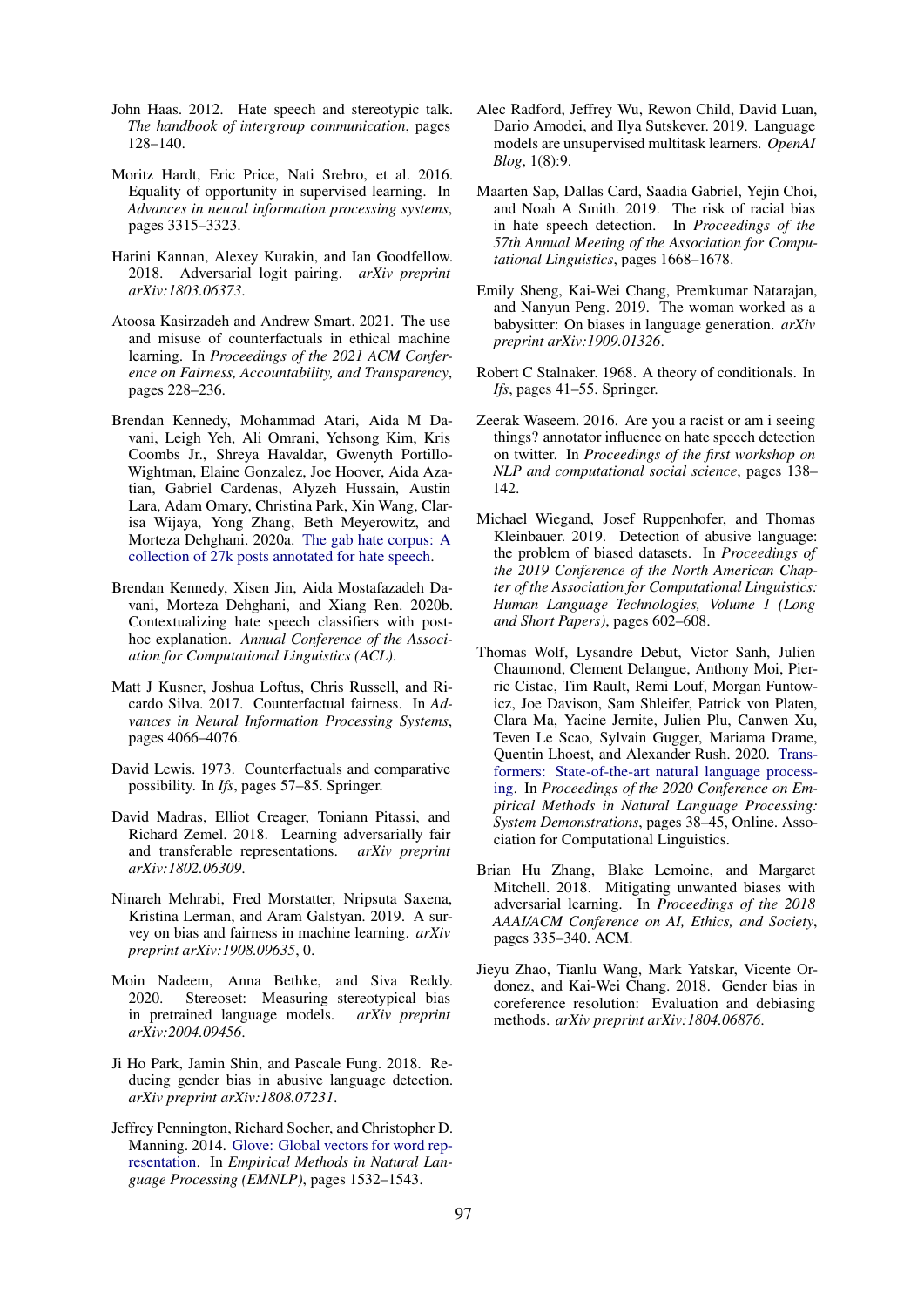## A Appendix

All data is uploaded to dropbox $2$ 

#### <span id="page-6-5"></span>A.1 Social Group Tokens

Our social group terms include: heterosexual, catholic, queer, latinx, younger, christian, latin american, jewish, jew, democrat, republican, indian, trans, canadian, white, bisexual, female, men, man, women, woman, gay, paralytic, blind, aged, spanish, taiwanese, taoist, protestant, paralyzed, liberal, deaf, buddhist, chinese, african, older, elder, deafen, latino, straight, latina, english, asian, male, amerind, old, american, conservative, japanese, muslim, homosexual, nonbinary, lesbian, protestant, ashen, sikh, lgbt, teenage, middle eastern, hispanic, bourgeois, lgbtq, european, millenial, transgender, african, young, elderly, paralyze, middle aged, black, mexican, arab, immigrant, migrant, and communist

#### A.2 Study 1: Qualitative Analysis

Implementation Details To compute perplexity scores of the counterfactuals, we used 41 Google cloud virtual machine instances with the following configuration. All the instances used the Google n1-standard-4 (4 vCPUs, 15 GB memory). We had 1 x NVIDIA Tesla P100 Virtual Workstation, 15 x NVIDIA Tesla P4 Virtual Workstation, and 25 x NVIDIA Tesla K80. In addition we used one local machine with 1 x NVIDIA GeForce RTX 2080 SUPER, AMD Ryzen Threadripper 1920X CPU and 128 GB memory.

For each data point, the runtime of generating 64 counterfactuals along with their perplexity scores was about 1.5 seconds on instances with NVIDIA Tesla P4 Virtual Workstations and NVIDIA GeForce RTX 2080 SUPER and about 2.6 seconds on instances with NVIDIA Tesla K80 GPUs.

Hyper parameters We used the pre-trained GPT-2 model from the transformers library by hugging face  $3$  with 12-layer, 768-hidden, 12-heads, 117M parameters.

Dataset We downloaded the public dump of Gab posts [4](#page-6-2) which contains more than 34 million posts from August 2016 to October 2018. After dropping posts with small number of English tokens (non-English posts) and malformed records, We got near 15 million posts referred to as SGT-Gab. Data can be found in the accompanied zip file.

#### A.3 Study 2

Implementation Details Each of the seven models were trained on 80% of the given dataset (either GHC or Storm), (*dataset\_train.csv* file) and tested on the remaining 20% (*dataset* test.csv file). The models were run on a single NVIDIA GeForce GTX 1080 GPU, where each epoch takes 3 seconds. Models were built in Python 3.6 and Tensorflow-GPU [\(Abadi et al.,](#page-4-8) [2016\)](#page-4-8).

Data cleaning was performed by applying the BertTokenizer tokenizer [\(Wolf et al.,](#page-5-21) [2020\)](#page-5-21), and models were trained by fine-tuning Bert-For-Sequence-Classification initialized with pretrained "bert-base-uncased"[5](#page-6-3) with 12-layers, 768 hidden, 12-heads, and 117M parameters [\(Wolf](#page-5-21) [et al.,](#page-5-21) [2020\)](#page-5-21). The  $\lambda$  coefficient was set to 0.2 for all models to specify the same counterfactual loss in all models.

Hate Speech Datasets Here we provide detail on the two training datasets from our experiments. The Gab Hate Corpus (GHC; [Kennedy](#page-5-20) [et al.,](#page-5-20) [2020a\)](#page-5-20) is an annotated corpus of English social media posts from the far-right network "Gab." Labels were generated by majority vote between all provided annotations labels of "CV" (Call for Violence) and "HD" (Human Degradation) which are two sub-types of hate speech. Final dataset include 2254 positive labels of hate among 27557 items. Secondly, [de Gibert et al.](#page-4-7) [\(2018\)](#page-4-7) provide an annotated corpus of English (Storm). We used posts included in "all\_files",<sup>[6](#page-6-4)</sup> and generated our own train and test subset. The final dataset includes 1196 positive labels among 10944 items.

For each dataset, the train and test set were split based on maintaining the same ratio of SGTs in both sets. Similarly, in each fold of cross validation 20% of the train set was selected for validation purposes based on maintaining the same ratio of hate labels.

#### Fairness Evaluation Datasets

We used three out-of-domain datasets for evaluating fairness: First, an existing dataset of stereotypes in English ("Dissimilar Counterfactuals";

<span id="page-6-0"></span><sup>2</sup>[https://www.dropbox.com/s/](https://www.dropbox.com/s/awjvtt5op43ewr6/Data.zip?dl=0) [awjvtt5op43ewr6/Data.zip?dl=0](https://www.dropbox.com/s/awjvtt5op43ewr6/Data.zip?dl=0)

<span id="page-6-1"></span>

<sup>3</sup>[https://huggingface.co/transformers/](https://huggingface.co/transformers/pretrained_models.html) [pretrained\\_models.html](https://huggingface.co/transformers/pretrained_models.html)

<span id="page-6-2"></span><sup>4</sup><https://files.pushshift.io/gab/>

<span id="page-6-3"></span><sup>5</sup>[https://huggingface.co/](https://huggingface.co/bert-base-uncased)

[bert-base-uncased](https://huggingface.co/bert-base-uncased)

<span id="page-6-4"></span><sup>6</sup>[https://github.com/Vicomtech/](https://github.com/Vicomtech/hate-speech-dataset) [hate-speech-dataset](https://github.com/Vicomtech/hate-speech-dataset)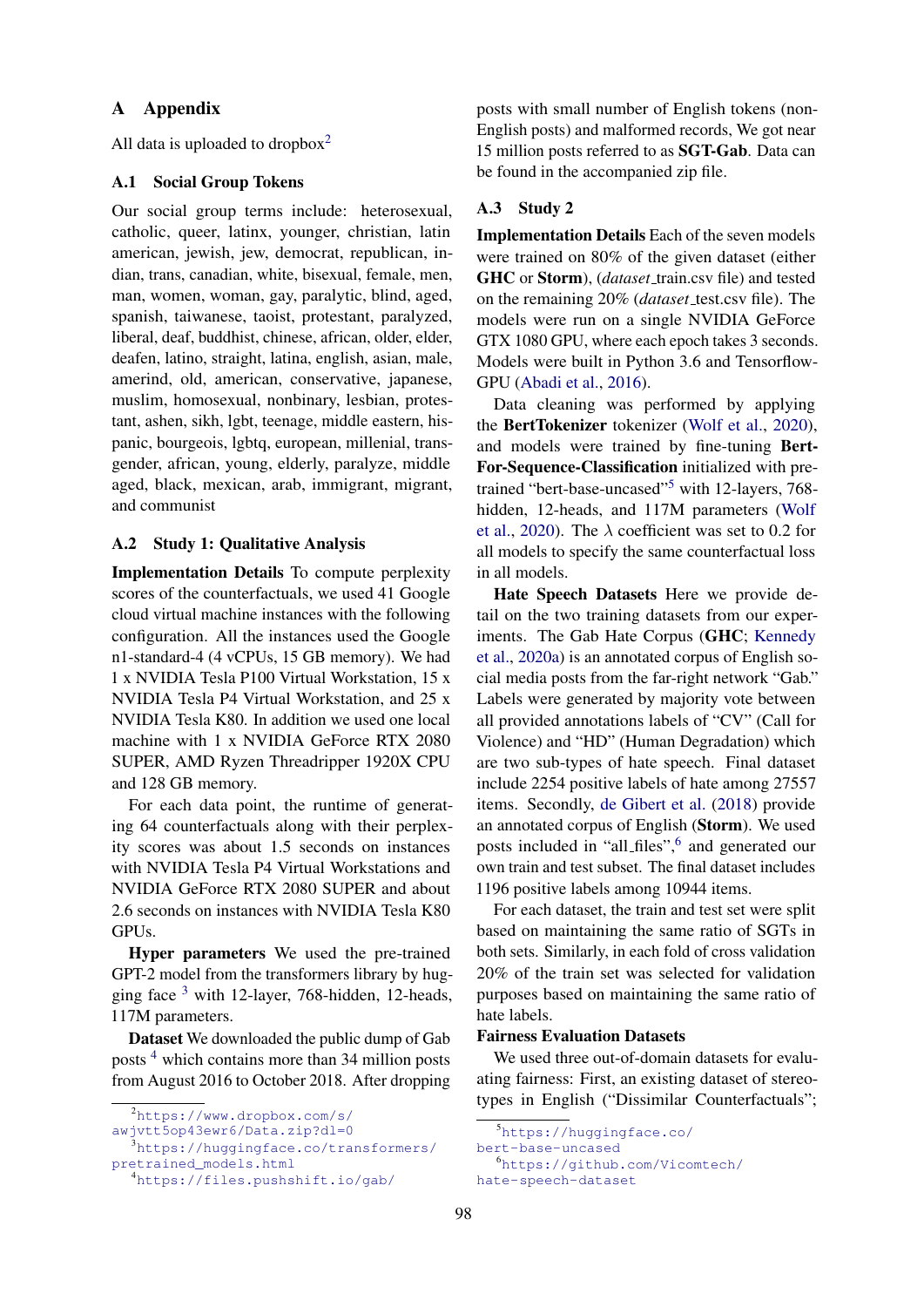DC) collected by [Nadeem et al.](#page-5-8) [\(2020\)](#page-5-8) was applied, which contains two types of stereotype: *intersentence* instances consisted of a base sentence provided for a target group and a stereotypical sentence generated by annotators for the same group, while *intrasentence* instances were single sentences annotated as stereotypes. For each sentence, we substitute the target group with all our SGTs, resulting in 25565 samples.

Second, "Similar Counterfactuals" (SC) consists of 77k synthetic English sentences generated by [Dixon et al.](#page-4-0) [\(2018\)](#page-4-0). After removing sentences with less that 4 tokens, we ended up with 3200 sentences.

Third, following [Kennedy et al.](#page-5-12) [\(2020b\)](#page-5-12) we use a corpus of New York Times (NYT) articles to measure false positive rate. Specifically, for each SGT in our list (see Section [A.1\)](#page-6-5), we sampled 500 articles containing a mention of this SGT (and no other SGT mentions). This produced a balanced random sample of SGTs, which are heuristically assumed to have no hate speech (excepting rare occurrences, e.g., quotations).

Evaluation For evaluating the Counterfactual Token Fairness (CTF) among a sentence and the list of its counterfactuals, we computed the cosine similarity of the 2D logits, produced as the output of Bert-For-Sequence-Classification model. We then calculated the average of these similarities to get a CTF value for the sentence and computed the average of CTFs over the dataset.

Analysis of the Regularization Coefficient As mentioned in Section [3.2,](#page-1-1) the regularization coefficient  $\lambda$  controls the extent to which counterfactual logit pairing formulation affects the training process. A larger value of  $\lambda$  is expected to increases the importance of bias mitigation, while decreasing the essential classification performance. While in our experiments in Section [4.2](#page-3-2) we set the same value for  $\lambda$  for all counterfactual pairing approaches, here we discuss  $\lambda$  as it creates a trade-off between classification accuracy and counterfactual token fairness.

Figure [2](#page-9-0) and [3](#page-9-1) demonstrate the effect of  $\lambda$  on the three main approaches evaluated on GHC and Storm datasets; 1) our approach for counterfactual generation (CLP+ACL), 2) [Garg et al.](#page-4-2) [\(2019\)](#page-4-2)'s approach which considers all counterfactuals of non-hate samples (CLP+NEG), and 3) counterfactual generation based on similar social categories (CLP+SG). As the plots denote, higher value of  $\lambda$ 

corresponds with lower classification accuracy and lower (more desirable) counterfactual token fairness. These results also denotes that our proposed method CLP+ACL, achieves higher accuracy and fairness compared to the other approaches with different values of  $\lambda$ . In our experiments reported in Table [3,](#page-3-1)  $\lambda$  is set to 0.2 for all approaches that are based on counterfactual pairing (CLP+\*). We chose this value, since based on the observed results in [2](#page-9-0) and [3,](#page-9-1) it demonstrates the effect of counterfactual pairing loss on improving the fairness metrics while preserving classification accuracy. Future applications of our approach should rely on fine-tuning  $\lambda$  during training.

#### A.4 Glossary

Unintended bias: When a model is biased with respect to a feature that it was not intended to be (e.g. race in Toxicity classifier).

Group Fairness: Fairness defintions that treat different groups equally (e.g. equality of odds, equality of opportunity.)

Individual Fairness: Fairness definitions that ensure similar predictions to similar individuals (e.g. counterfactual fairness.)

Equality of Odds: "A predictor  $\hat{Y}$  satisfies equalized odds with respect to protected attribute A and outcome  $Y$ , if  $\overline{Y}$  and A are independent conditional on Y.  $P(\hat{Y} = 1 | A = 0, Y = y) =$  $P(\hat{Y} = 1 | A = 1, Y = y), y \in \{0, 1\}$ ", [\(Hardt](#page-5-2) [et al.,](#page-5-2) [2016\)](#page-5-2)

Equality of Opportunity: "A binary predictor  $\hat{Y}$  satisfies equal opportunity with respect to A and Y if  $P(Y = 1 | A = 0, Y = 1) = P(Y = 1 | A = 1)$  $1, Y = 1$ ", [\(Hardt et al.,](#page-5-2) [2016\)](#page-5-2)

Counterfactual: Counterfactual conditionals are conditional sentences that assess the outcome under different circumstances. Here we use [\(Garg](#page-4-2) [et al.,](#page-4-2) [2019\)](#page-4-2) definition of counterfactual questions, "How would the prediction change if the sensitive attribute referenced in the example were different?" with SGT as the sensitive attribute

Counterfactual reasoning: The process of inferences from counterfactual conditionals compared to regular conditionals.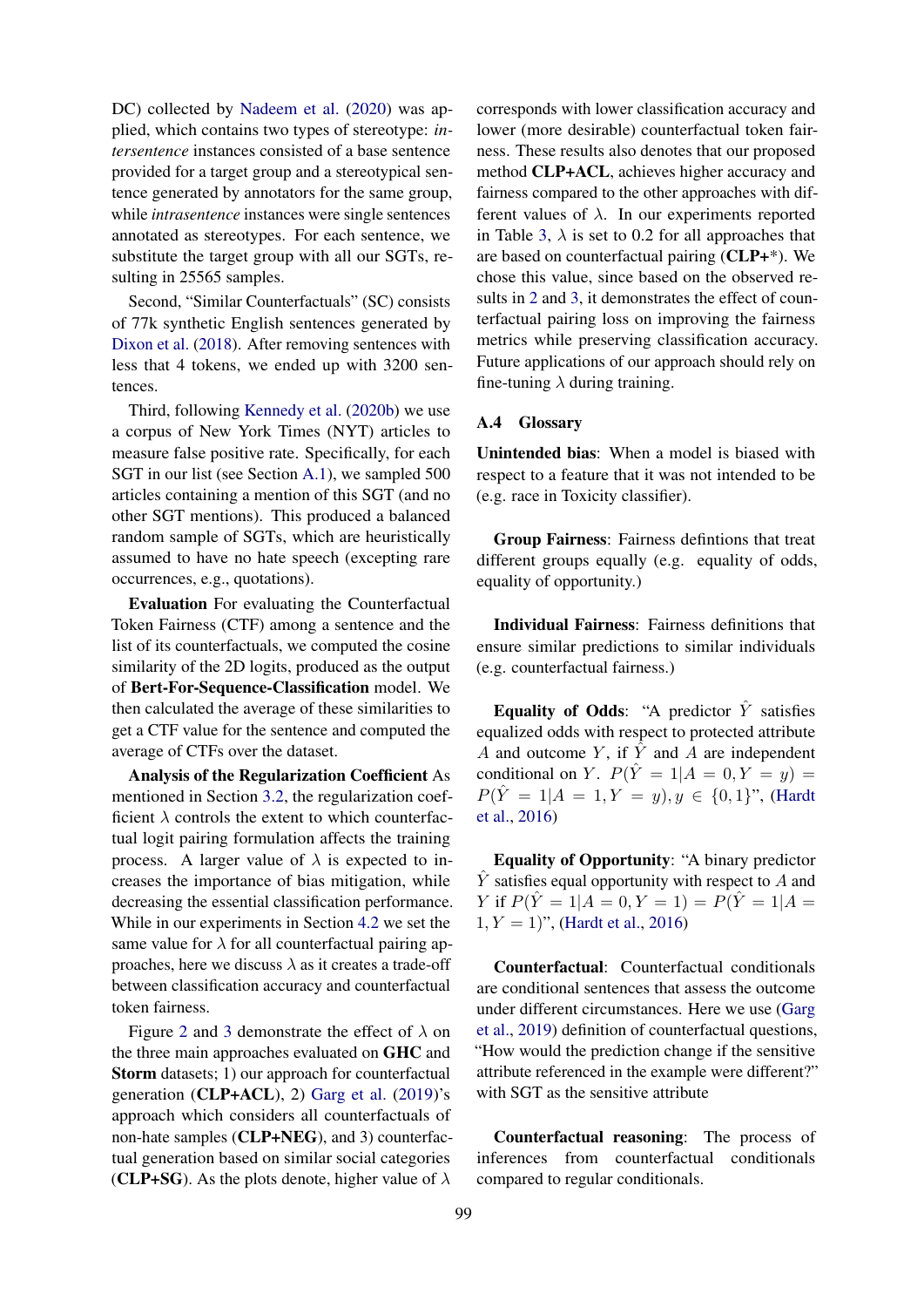Stereotype: Stereotyping is a cognitive bias, deeply rooted in human nature [\(Cuddy et al.,](#page-4-9) [2009\)](#page-4-9) and omnipresent in everyday life through which humans can promptly assess whether an outgroup is a threat or not. Stereotyping, along with other cognitive biases, impacts how individuals create their subjective social reality as a basis for social judgements and behaviors [\(Greifeneder et al.,](#page-4-10) [2017\)](#page-4-10). Stereotypes are often studied in terms of the associations that automatically influence judgement and behavior when relevant social categories are activated [\(Greenwald and Banaji,](#page-4-11) [1995\)](#page-4-11).